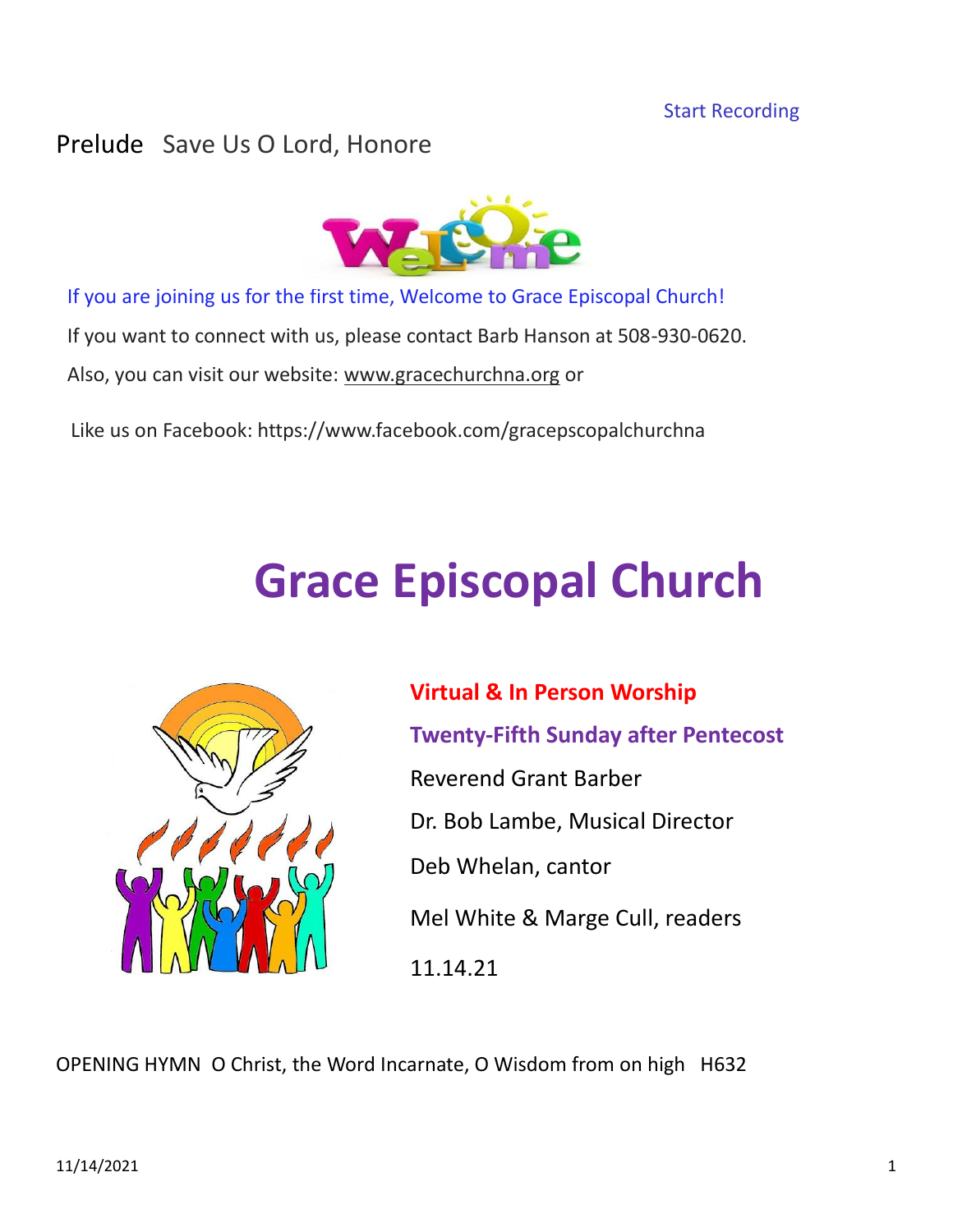# **Opening**

**Celebrant**: Blessed be God, Father, Son and Holy Spirit. *People: and blessed be God's kingdom, now and forever* **Celebrant**: The Lord be with you. *People: And also with you.* **Celebrant**: Let us pray, together.

# **The Collect for Purity**

Almighty God, to you all hearts are open, all desires known, and from you no secrets are hid: Cleanse the thoughts of our hearts by the inspiration of your Holy Spirit, that we may perfectly love you, and worthily magnify your holy Name; through Christ our Lord. Amen.

# **Gloria Hymnal S280**

# **The Collect**

Blessed Lord, who caused all holy Scriptures to be written for our learning: Grant us so to hear them, read, mark, learn, and inwardly digest them, that we may embrace and ever hold fast the blessed hope of everlasting life, which you have given us in our Savior Jesus Christ; who lives and reigns with you and the Holy Spirit, one God, for ever and ever. *Amen.*

# **First Reading : Daniel 12:1-3**

The Lord spoke to Daniel in a vision and said, "At that time Michael, the great prince, the protector of your people, shall arise. There shall be a time of anguish, such as has never occurred since nations first came into existence. But at that time your people shall be delivered, everyone who is found written in the book. Many of those who sleep in the dust of the earth shall awake, some to everlasting life, and some to shame and everlasting contempt. Those who are wise shall shine like the brightness of the sky, and those who lead many to righteousness, like the stars forever and ever."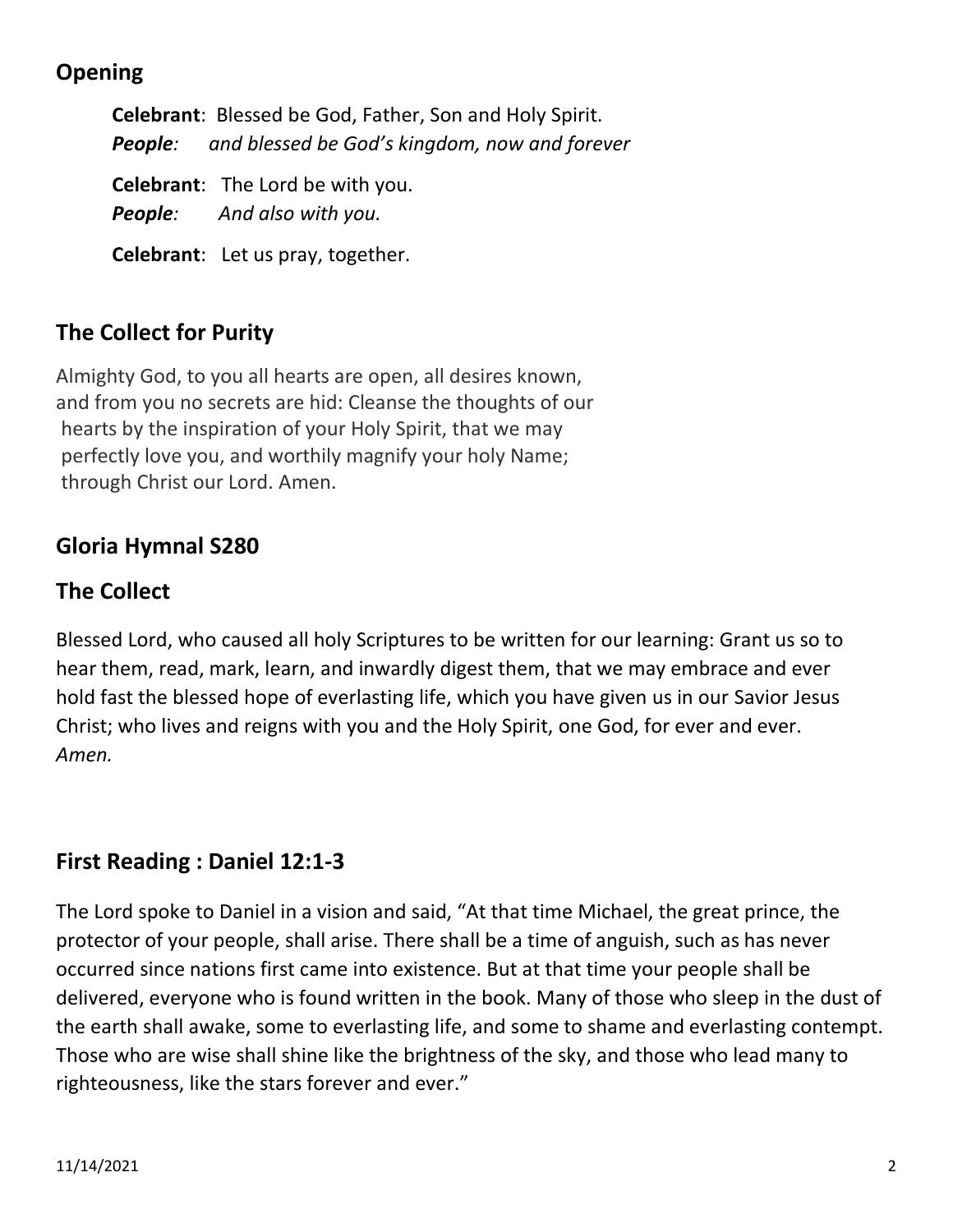Hear what the Spirit is saying to God's people/ *All: Thanks be to God*

# **Psalm 16**

- 1 Protect me, O God, for I take refuge in you; \* I have said to the LORD, "You are my Lord, my good above all other."
- 2 All my delight is upon the godly that are in the land, \* upon those who are noble among the people.
- 3 But those who run after other gods \* shall have their troubles multiplied.
- 4 Their libations of blood I will not offer, \* nor take the names of their gods upon my lips.
- 5 O LORD, you are my portion and my cup; \* it is you who uphold my lot.
- 6 My boundaries enclose a pleasant land; \* indeed, I have a goodly heritage.
- 7 I will bless the LORD who gives me counsel; \* my heart teaches me, night after night.
- 8 I have set the LORD always before me; \* because he is at my right hand I shall not fall.
- 9 My heart, therefore, is glad, and my spirit rejoices; \* my body also shall rest in hope.
- 10 For you will not abandon me to the grave, \* nor let your holy one see the Pit.
- 11 You will show me the path of life; \* in your presence there is fullness of joy, and in your right hand are pleasures for evermore.

# **The Epistle Hebrews 10:11--25**

Every priest stands day after day at his service, offering again and again the same sacrifices that can never take away sins. But when Christ had offered for all time a single sacrifice for sins, "he sat down at the right hand of God," and since then has been waiting "until his enemies would be made a footstool for his feet." For by a single offering he has perfected for all time those who are sanctified. And the Holy Spirit also testifies to us, for after saying,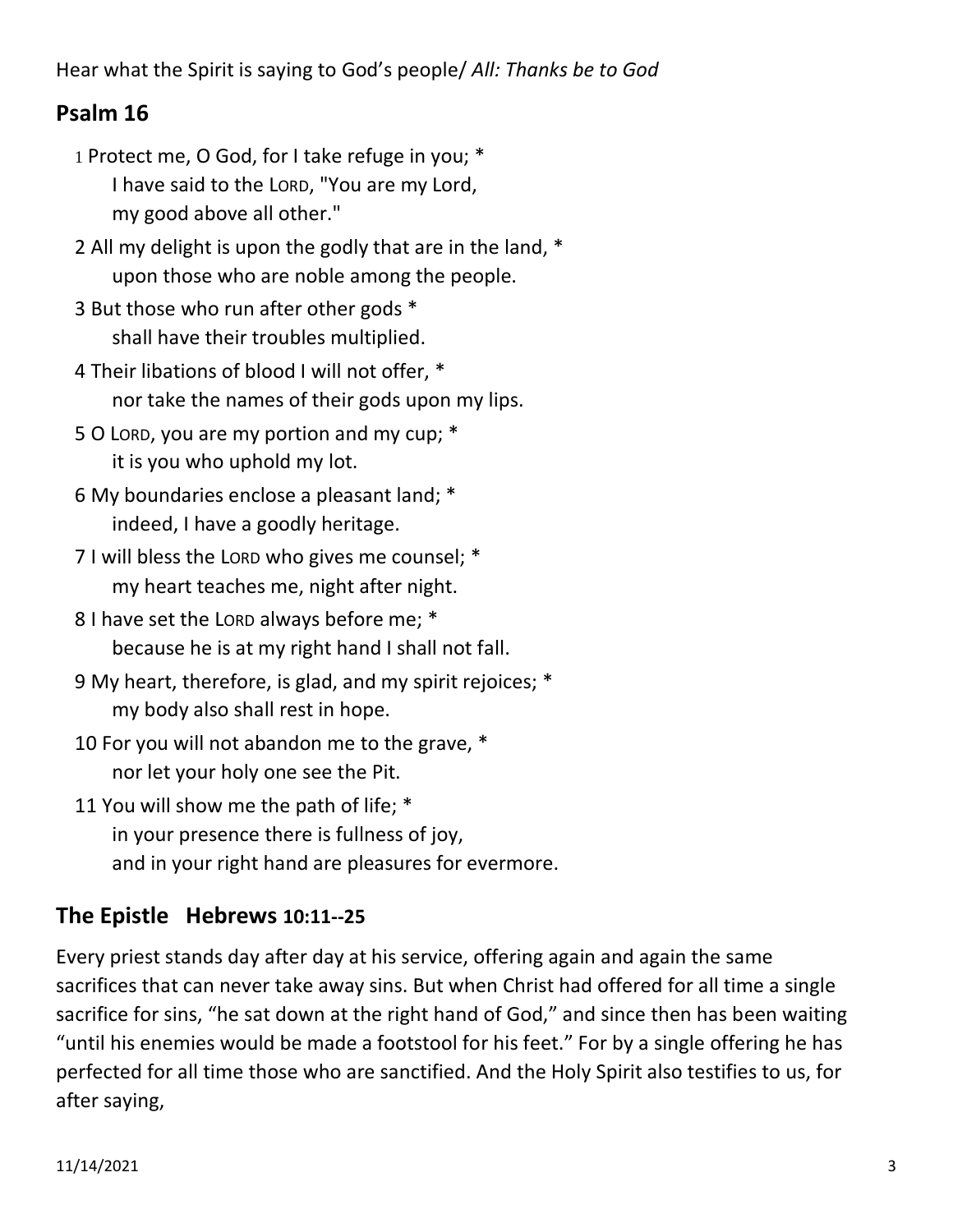"This is the covenant that I will make with them after those days, says the Lord: I will put my laws in their hearts, and I will write them on their minds," he also adds,

"I will remember their sins and their lawless deeds no more." Where there is forgiveness of these, there is no longer any offering for sin.

Therefore, my friends, since we have confidence to enter the sanctuary by the blood of Jesus, by the new and living way that he opened for us through the curtain (that is, through his flesh), and since we have a great priest over the house of God, let us approach with a true heart in full assurance of faith, with our hearts sprinkled clean from an evil conscience and our bodies washed with pure water. Let us hold fast to the confession of our hope without wavering, for he who has promised is faithful. And let us consider how to provoke one another to love and good deeds, not neglecting to meet together, as is the habit of some, but encouraging one another, and all the more as you see the Day approaching.

Hear what the Spirit is saying to God's people

*People: Thanks be to God*

# **Gospel Mark 13:1-8**

The Holy Gospel of Our Lord Jesus Christ according to Mark

*People: Glory to you, Lord Christ*

As Jesus came out of the temple, one of his disciples said to him, "Look, Teacher, what large stones and what large buildings!" Then Jesus asked him, "Do you see these great buildings? Not one stone will be left here upon another; all will be thrown down."

When he was sitting on the Mount of Olives opposite the temple, Peter, James, John, and Andrew asked him privately, "Tell us, when will this be, and what will be the sign that all these things are about to be accomplished?" Then Jesus began to say to them, "Beware that no one leads you astray. Many will come in my name and say, 'I am he!' and they will lead many astray. When you hear of wars and rumors of wars, do not be alarmed; this must take place, but the end is still to come. For nation will rise against nation, and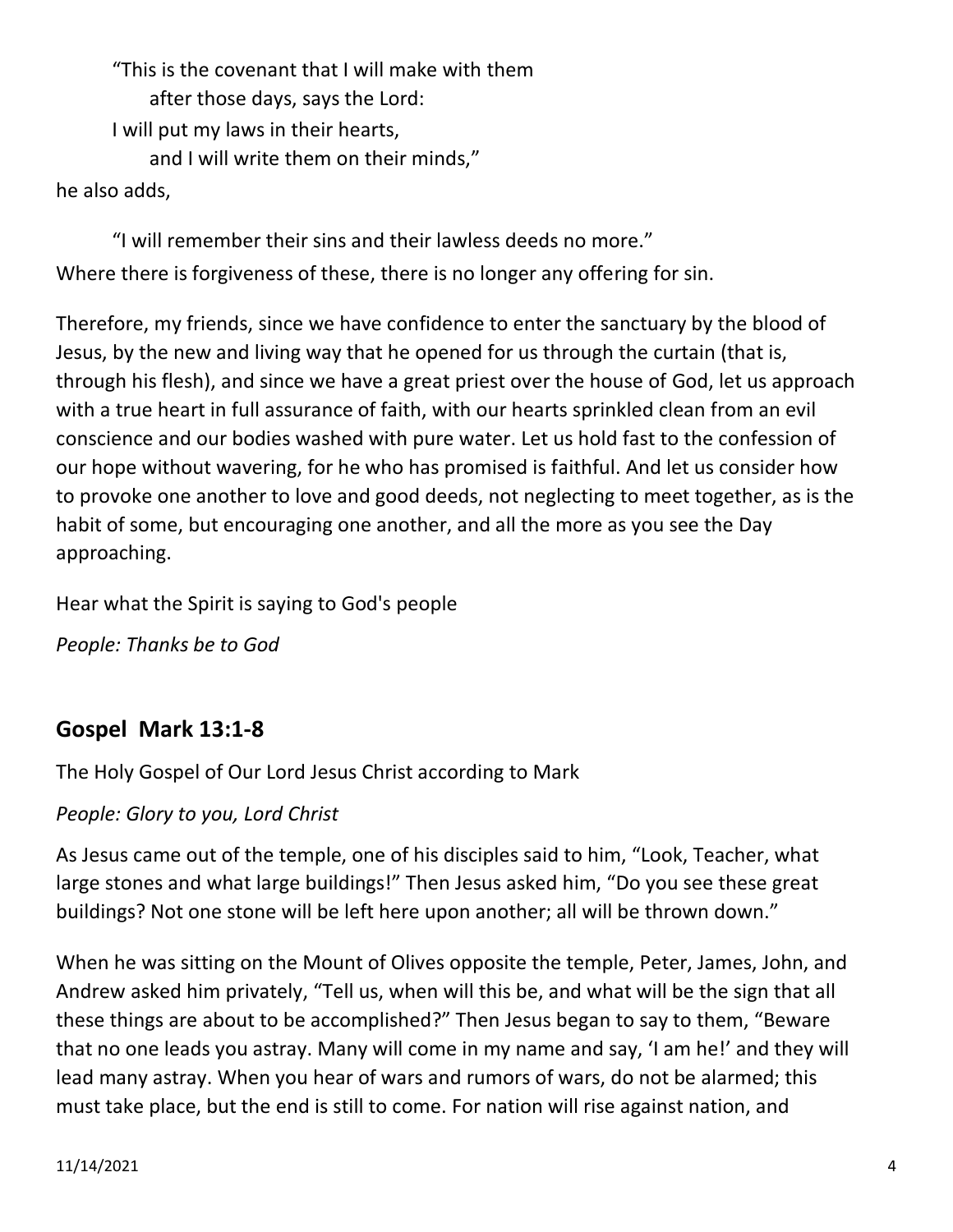kingdom against kingdom; there will be earthquakes in various places; there will be famines. This is but the beginning of the birthpangs."

The Gospel of the Lord

*People: Praise to you Lord Christ*

# HOMILY Rev. Grant Barber

# **The Nicene Creed**

We believe in one God, the Father, the Almighty, maker of heaven and earth, of all that is, seen and unseen.

We believe in one Lord, Jesus Christ, the only Son of God, eternally begotten of the Father, God from God, Light from Light, true God from true God, begotten, not made, of one Being with the Father. Through him all things were made.

For us and for our salvation he came down from heaven: by the power of the Holy Spirit he became incarnate from the Virgin Mary, and was made man.

For our sake he was crucified under Pontius Pilate; he suffered death and was buried. On the third day he rose again in accordance with the Scriptures;

he ascended into heaven and is seated at the right hand of the Father.

He will come again in glory to judge the living and the dead, and his kingdom will have no end.

We believe in the Holy Spirit, the Lord, the giver of life, who proceeds from the Father and the Son. With the Father and the Son he is worshiped and glorified. He has spoken through the Prophets.

We believe in one holy catholic and apostolic Church.

We acknowledge one baptism for the forgiveness of sins.

We look for the resurrection of the dead, and the life of the world to come.

Amen

# **Prayers of the People – Reader**

*Please enter prayers and petitions into the chat if attending virtually*.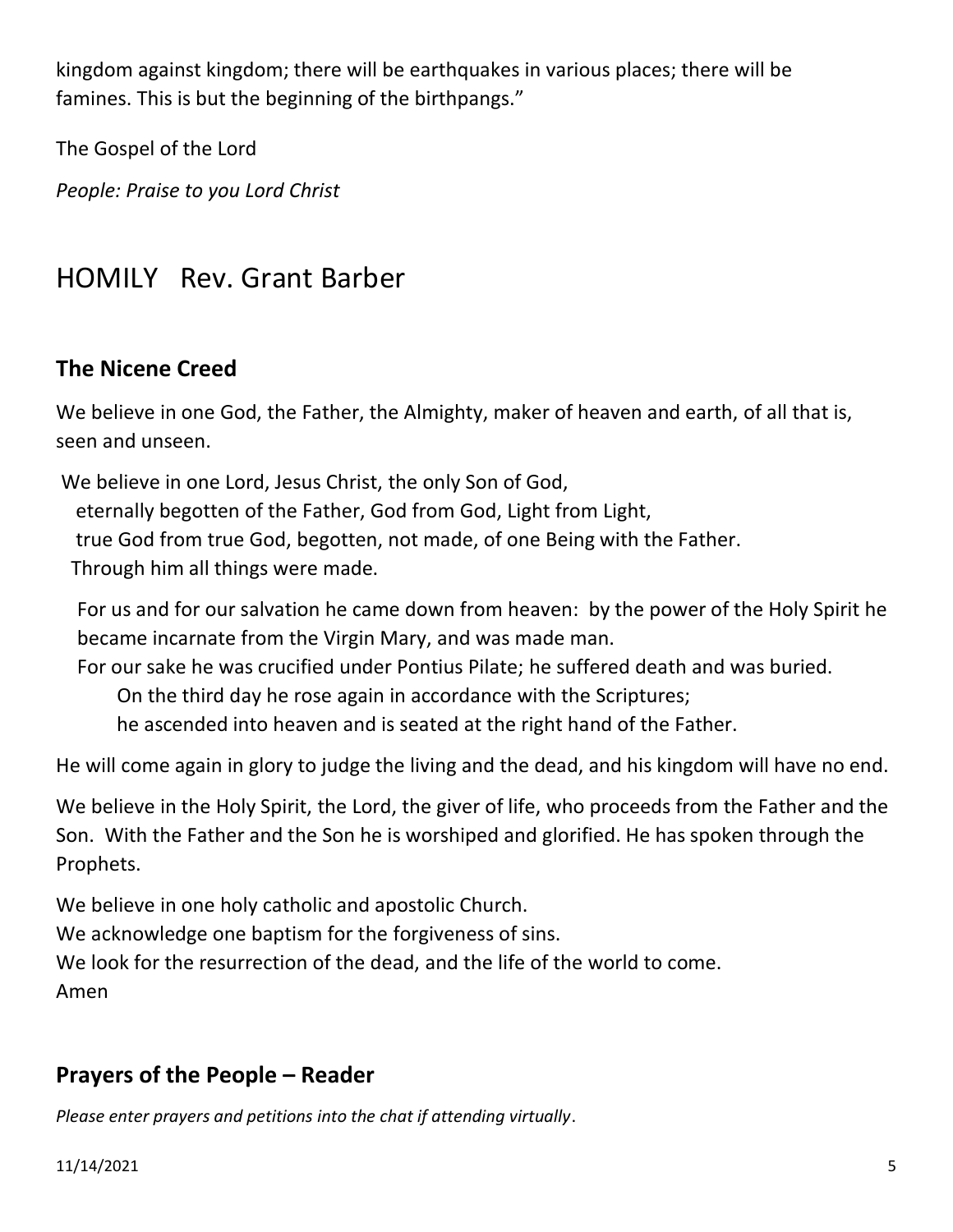Leader: We give you thanks for the Holy Spirit who moves through us, the world. *People: And in the Church. Bless it Lord God, sustain it, and lead it into new life.*

Leader: We give thanks to the Spirit of creation for the world around us, the use of our intellect and skill to enhance the well-being of all people, for those who grow our food, those who work while we sleep, the leaders and people of our towns, states, and countries. *People: We give thanks for the whole created order; in it we see your presence*.

Leader: The Spirit is our Holy Comforter. We pray now especially for those in any need, and especially those on our prayer list:

Ron, Ginny, Marilyn W., Carol HP., Muriel C., Richard T., David T. Sunrise T., Betty H., and Laura K.

Dear Lord, we continue to lift up to you in prayer all those parishioners, family members, and friends who have been a part of our Prayers of the People. Their needs are many, and they remain in our hearts and minds. Lord, we pray that you will continue to heal them and nurture them. Amen.

*Please let the office know (1) if you have any person in urgent need of prayer to be added to these prayers and (2) those with longer term, chronic needs, will be added to the Prayer Chain for long term prayer care.*

Leader: We pray for those serving in the military, especially: Baron S., Zachary S., Christopher, & Joey

Leader: We give thanks for those whom we love but see no longer. They stand before you and pray for us, as we now pray for them.

*People: May light perpetual shine upon them.*

*Leader allows a moment of quiet for all to name out loud or in the hearts those who have died.*

Leader: Are there other intercessions or thanksgivings others wish to name?

*All are invited to speak out loud or enter in the chat and offer further prayer needs, including birthday or anniversary remembrances. Leader or other person reads petitions entered into Zoom Chat.*

Celebrant: asks if there are any birthdays or anniversaries to be celebrated in the coming week, then prays for those named; if none come forward with birthdays or anniversaries, the Celebrant adds a concluding Collect.

# **Confession and Absolution**

11/14/2021 6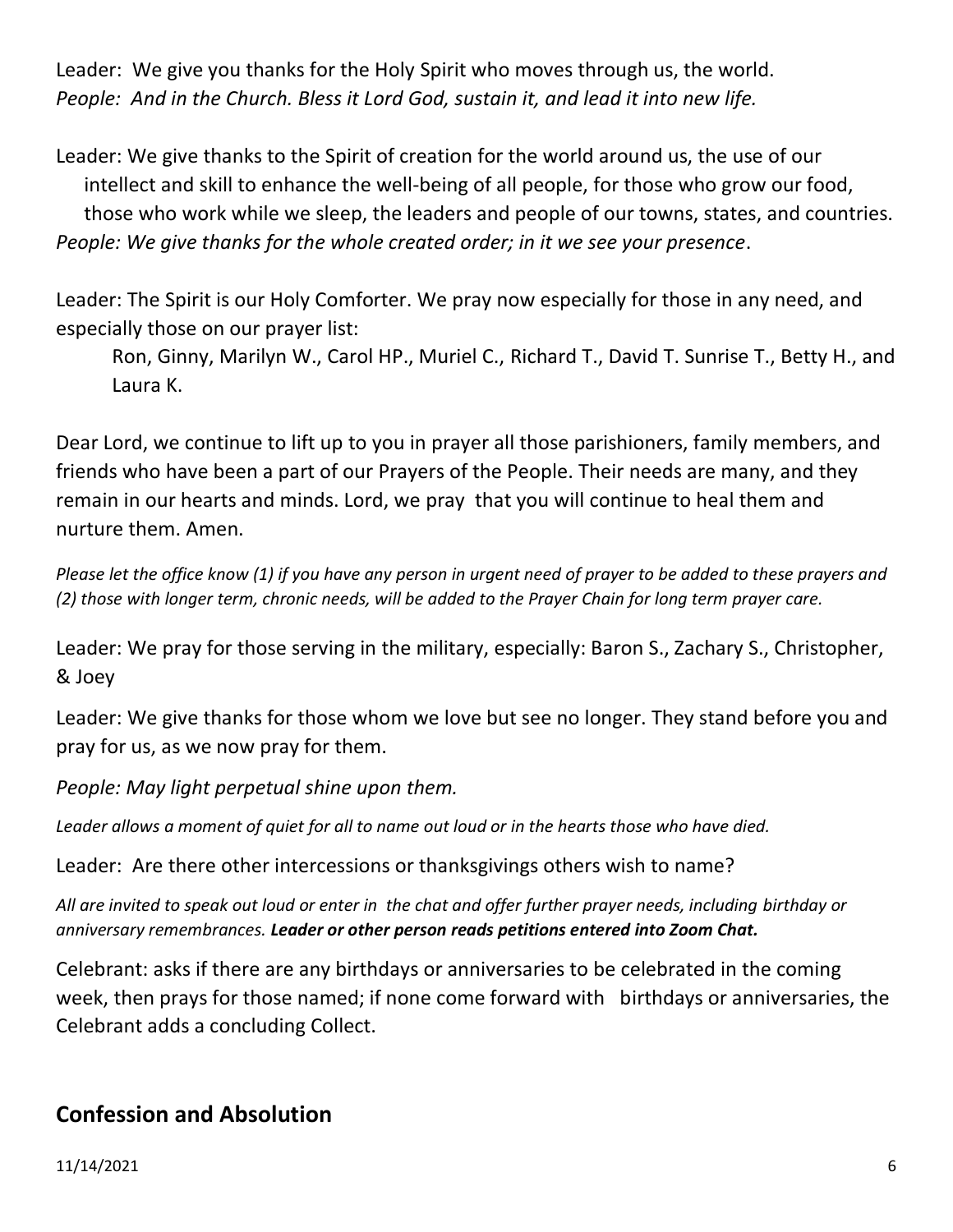#### *The Deacon or Celebrant says*

Let us confess our sins against God and our neighbor.

#### *Minister and People*

Most merciful God, we confess that we have sinned against you in thought, word, and deed, by what we have done, and by what we have left undone. We have not loved you with our whole heart; we have not loved our neighbors as ourselves. We are truly sorry and we humbly repent. For the sake of your Son Jesus Christ, have mercy on us and forgive us; that we may delight in your will, and walk in your ways, to the glory of your Name. Amen.

# *The Priest, stands and says*

Almighty God have mercy on you, forgive you all your sins through our Lord Jesus Christ, strengthen you in all goodness, and by the power of the Holy Spirit keep you in eternal life. *Amen.*



The Peace of the Lord be with you always!

# **Eucharistic Prayer B**

*Contained in the other document.*

*Sanctus*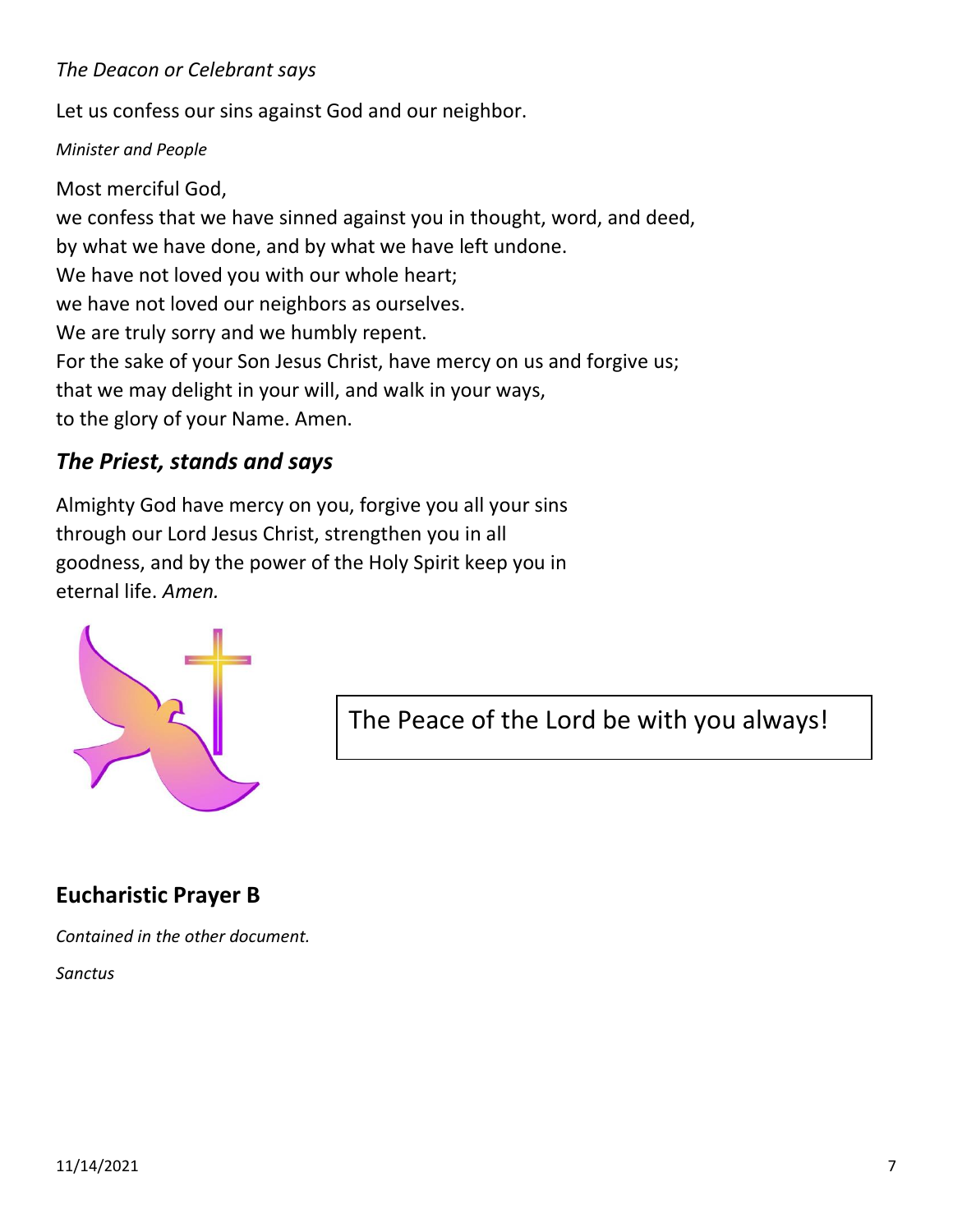

# **The Lord's Prayer**

*And now, as our Savior Christ has taught us, we are bold to say*

Our Father, who art in heaven, hallowed be thy Name,

thy kingdom come, thy will be done, on earth as it is in heaven.

Give us this day our daily bread.

And forgive us our trespasses, as we forgive those who trespass against us

And lead us not into temptation but deliver us from evil.

For thine is the kingdom, and the power, and the glory, for ever and ever.

*Amen*

The Fraction Anthem

Celebrant: Alleluia!

Christ our Passover is sacrificed for us.

*People: Therefore let us keep the feast. Alleluia!* 

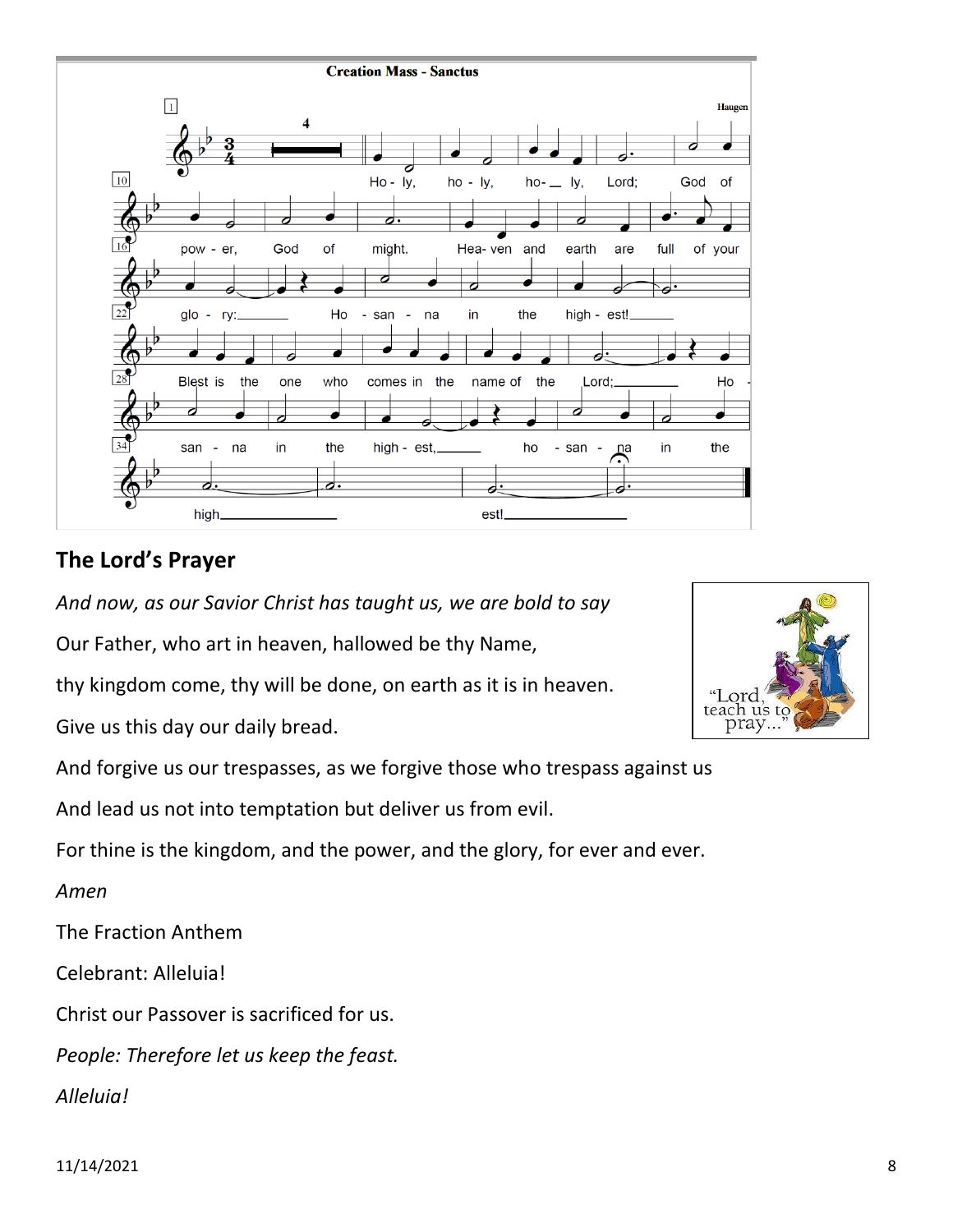To receive communion please come up the center aisle and return to your pew by turning to your left and going down that side aisle.

# **Communion Hymn "Thy kingdom come!" H615**

# **Post Communion Prayer**

Let us pray.

#### *Celebrant and People*

Almighty and ever-loving God, we know we are the body of Christ in this world and commissioned to do your work.

With your guidance, help us to grow Grace Church in ways we cannot now imagine.

In your compassion, Lord, help us to be open to all possibilities,

In your love, Lord, help us to accept those things that we need to change, and not limit ourselves in moving forward.

In your wisdom, Lord, please show us the way to go as we become your hands, your heart, and your voice in the world.

This we pray in Jesus' name, Amen

# Blessing

# **Closing Hymn Lord Christ, when first thou cam'st to earth, H598**

**Postlude** Recessional, Koury

#### **Announcements**

Looking ahead.............Help needed.......LEAF Clean-up on Sat. Nov. 20<sup>th</sup> 9am with the Boy **Scouts** 

Festival of Trees and Country Store

Celebrate Christmas at Grace Episcopal Church

Saturday November 27th, 9 am - 2pm.